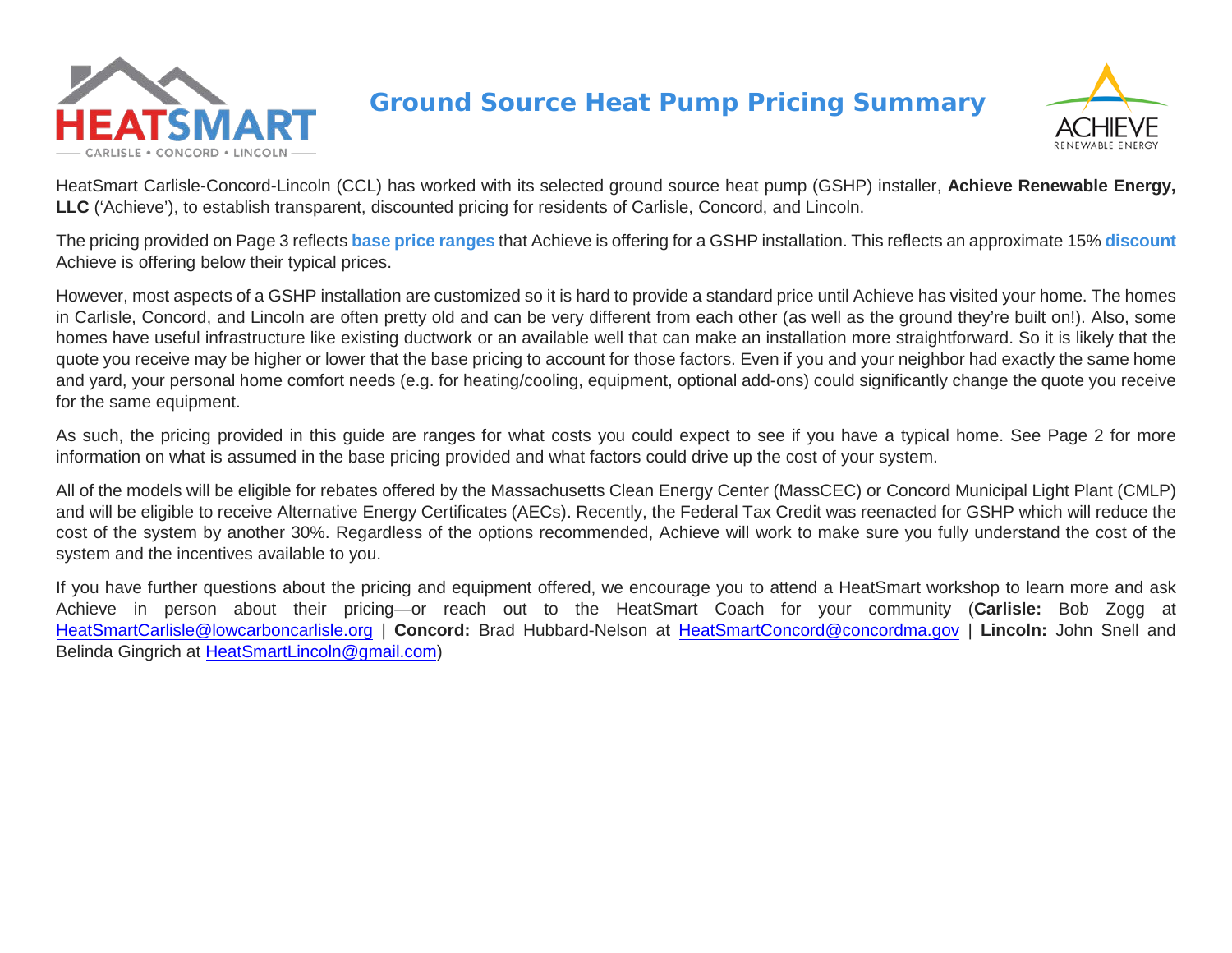## <span id="page-1-0"></span>**What is included in the base price?**

The base price for the systems described in the table on the previous page includes:

- **A Ground Heat Exchanger** consisting of **two, 300-foot boreholes** with 50 feet of casing and one u-bend per borehole for vertical closed loop systems, **600-foot, 4-pipe trenches** for horizontal closed loop systems, and a **400-foot well** with bleed for a standing column well system.
- **A retrofit of an existing home,** with existing ductwork/hydronic distribution system.
- **Symphony Web-enabled Comfort/Monitoring System,** which will allow you to monitor the performance of your system and allow Achieve to perform some maintenance remotely.

## **What factors could increase or decrease the cost of my system?**

A lot of factors related to your home and personal preferences could increase the cost of your system. The most common cost adders include:[1](#page-1-0)

- **Additional drilling or excavation required** to ensure that boreholes, trenches, or wells are properly sized to meet your home's heating and cooling load and/or where soil and site conditions make drilling or excavation more difficult will increase the cost of your system. Additional piping, casing, and other materials needed for underground components, as well as site restoration can also increase costs.
- **Re-purposing of an existing water well** can reduce the cost of the installation and the amount of drilling required**.**
- **Larger or smaller systems** from the assumptions below could cause the total cost of the system to increase or decrease significantly, as the heat pump unit costs, pumping requirements, and drilling/excavation requirements will change.
- **Additional electrical work**, such as an added electrical subpanel to meet the increased electricity demand a GSHP will require could add several hundred dollars to your system, depending on the state of your home's electrical service.
- **Ductwork upgrades or repairs** will likely be necessary, as a lot of existing ductwork may not be adequately sized for a GSHP system. This could add anywhere from a few hundred to several thousand dollars or more depending on the degree of upgrades needed. If you don't have ductwork and/or require an air handler, your system costs will be higher.
- **Other building or site conditions** can make installing a GSHP system more challenging and labor-intensive and may make your system more expensive.
- **Permitting fees** vary from town to town and are not included in the base price. In particular, Conservation Commission Permitting for wetlands will add even more costs and time to your installation.
- **Additional optional upgrades** that can improve the performance of your system, including upgrading to a variable-speed 7 Series model, adding zoning control to your home, higher-conductivity grout for boreholes for higher performance, variable speed circulator pumps, variable frequency drive controllers, and extended warranty (for up to 55-years on your ground loop!) will add to the cost of the system.

Regardless of what additional factors may increase the cost of your system, Achieve will clearly explain to you the factors that are causing your quote to deviate from the base pricing provided above. For more information on the components of a ground source heat pump system, come to one of our events to meet the folks from Achieve, sign up for a free site visit, or visit our website at [www.heatsmartccl.org](http://www.heatsmartccl.org/) to learn more.

<sup>&</sup>lt;sup>1</sup> A full list of cost adders is provided on the HeatSmart CCL website a[t www.heatsmartccl.org.](http://www.heatsmartccl.org/)